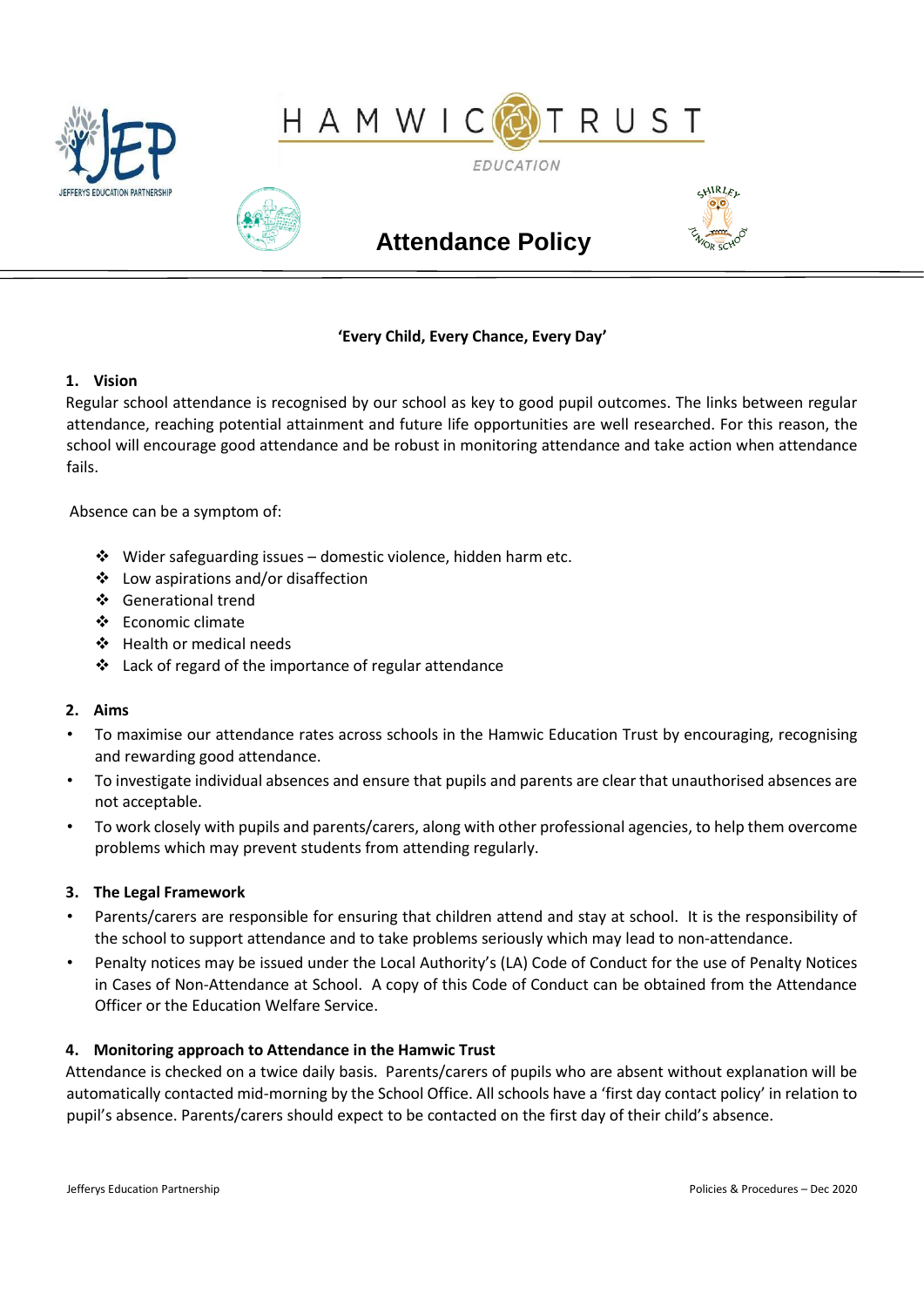Upon return to school, parents/carers must provide a letter of explanation for the absence if a satisfactory reason has not already been discussed with the Attendance Officer. Those pupils whose attendance is causing concern may be asked to provide medical notes for absence; this could be by means of a prescription or doctor appointment confirmation from the receptionist. Teaching staff will collect the notes and send them to the Attendance Officer.

The authorisation of any absence is at the Headteacher's discretion. If a pupil is regularly absent due to illness, the school reserves the right not to authorise the absence and to request parents provide medical evidence. With parent/carer permission, the school may also contact the pupil's GP.

In the case of those pupils whose level of attendance is causing concern, the school's Attendance Officer will send home letters and a copy of the child's attendance to date. In some cases, the school may choose to meet with parents/carers or conduct a home visit. If there is no improvement the pupil will be referred to the Senior Attendance Support Officer (SASO) who visits each school on a regular basis to monitor student attendance.

All unauthorised absence will put parents/carers at risk of being issued with a Penalty Notice, or of legal proceedings being instigated for failing to ensure their child's attendance at school.

# **5. Strategies to Encourage Good Attendance**

We believe that pupils who do achieve good attendance should be recognised and rewarded; thus providing them with positive reinforcement and providing other pupils with further incentives to improve their attendance.

Rewards are issued for excellent attendance weekly or half termly, both for individuals and or class groups. Recognition can be made through:

- Personal congratulations from Headteacher
- Marvellous Me badges
- Notices in the Newsletter

Positive messages about good attendance are always delivered in class time, tutor times, assemblies and meetings with parents/carers. Up-to-date attendance data is always available from the Attendance Officer or school office.

# **6. Responsibility of Parents/Carers**

- Parents/carers have a legal duty to ensure their children attend school regularly and arrive on time. In June 2017 the Supreme Court delivered judgement in relation to the Isle of Wight Council's appeal which sought clarification on what is meant by "fails to attend regularly" in the context of a prosecution for un-authorised non-attendance at school. The Supreme Court said that "regular" means "in accordance with the rules published by the school" and rejected the view that regular meant "sufficiently frequently". The rules of the school can be viewed in our School Attendance Matters Leaflet: A Guide to Attendance at School.
- To notify the school on the first day of absence as soon as possible of the reason for a pupil's absence. Parents can report an absence by telephoning the school office.
- To contact the school by telephone on each day of absence.
- To refer any in-school problems with the appropriate member of Teaching Staff or Headteacher at the earliest opportunity so that a joint effort can be made to address them. This is in an attempt to resolve problems without any adverse effect on attendance.
- If the school have not previously been notified, a letter should be provided on return to school, explaining the absence or parents should personally contact the School Office.
- To keep up to date with our expectations regarding attendance from the school prospectus, website, newsletters and other correspondence.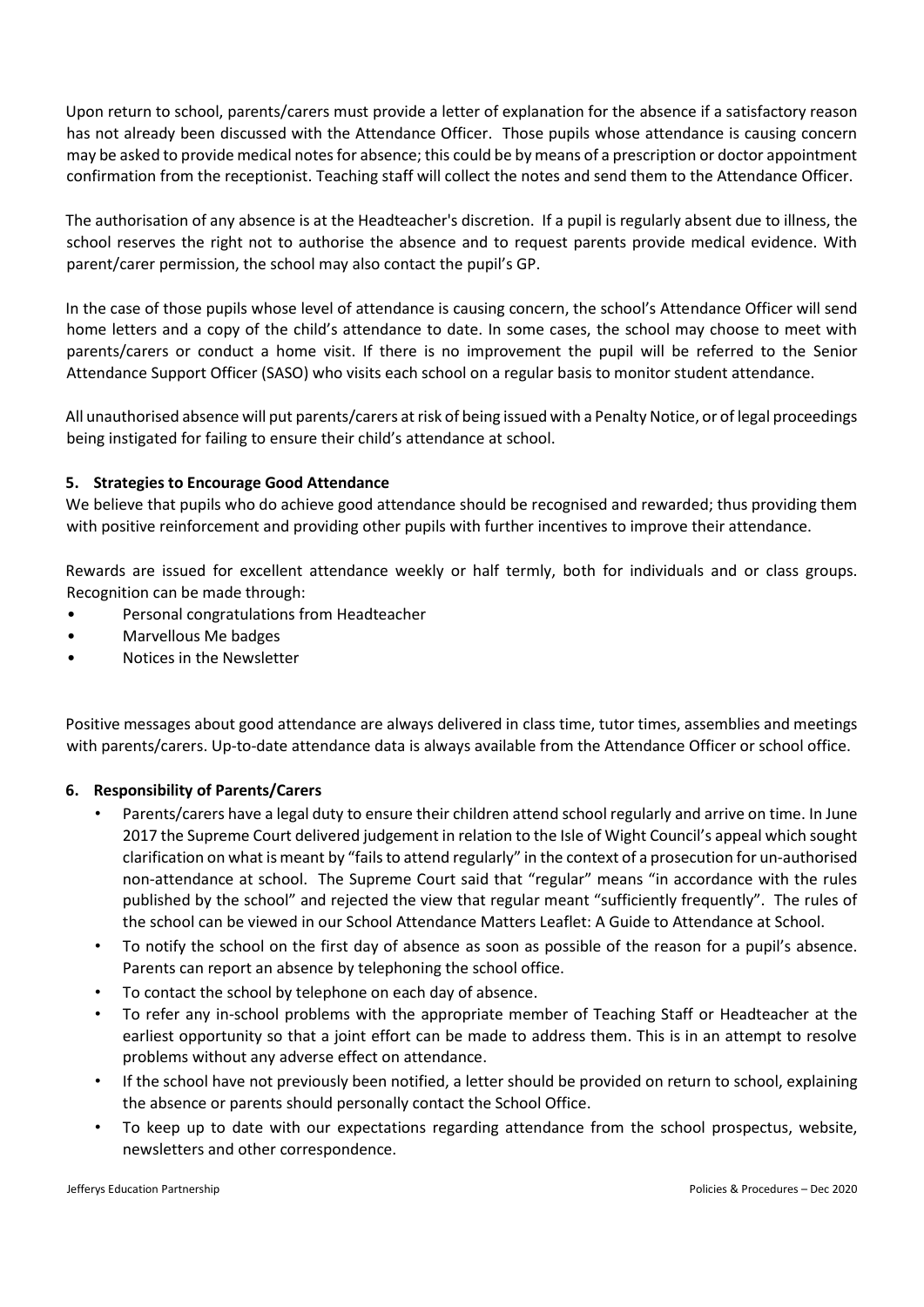# **7. Interventions to Address Poor Attendance**

The Hamwic Education Trust employs a range of strategies in an attempt to support pupils who have unacceptably low levels of attendance. The Pastoral Team and Attendance Officers in each school, who are responsible for attendance, keep detailed records of concerns and regularly analyse the data in order to target resources. Records show the routes of intervention, progressing from the Tutor/Teacher, to Head of House/Year and finally the Headteacher. We believe that early intervention is key. Strategies include telephone calls and letters home, meetings with the pupil and parents in school and/or home and visits by the Senior Attendance Support Officer (SASO). Parents/carers will automatically be contacted by the school if their child's attendance starts to fall.

Following these initial interventions and if the problem has still not been successfully dealt with, the pupil's case will be referred to the SASO. Schools work closely with the SASO to support the pupil and parents/guardians in discussing a suitable action plan to get the pupil back into full time education. Through the referral the SASO would be best placed to make an assessment of the issues presented.

As a final measure, where the non-attendance of a pupil is not resolved, the SASO will refer to the Local Authority (LA) who will seek legal advice and may pursue legal action to enforce attendance through the courts.

Where there have been issues of long-term absence we also work closely with the SASO and parents/carers to ensure the pupil is re-integrated back into school.

The Local Authority convenes annual attendance conferences and network meetings and is working closely with Health Service professionals to improve attendance across the city.

# **8. Legal interventions - Fixed Penalty Notices**

Fixed Penalty Notices (FPNs) are an alternative to prosecution. All students who have 10 instances of unauthorised attendance (i.e. 5 days) may be liable (as outlined in section 11)

However, the LA's Code of Conduct states the following:

Use of Penalty Notices will normally only be issued for 2 separate periods of non-attendance **pupil** in any twelve*month period.*

*If two penalty notices have been issued and paid in relation to a particular child and poor attendance is an ongoing problem, except in exceptional circumstances, information will then be gathered to support a prosecution under Section 444 of the Education Act 1996 rather than a further Penalty Notice being issued. The Council, though, reserve the right, in appropriate circumstances, not to issue a Penalty Notice for any period of non-attendance and instead commence criminal proceedings.*

A full copy of the Local Authorities Code of Conduct for the use of Penalty Notices in Cases of Non-Attendance at School can be obtained from the school.

# **9. The Importance of Registration**

All schools must keep an attendance register in which, at the beginning of each morning and afternoon session, students are marked present or absent. Children arriving more than 5 minutes after the school door has closed will be indicated with an 'L'. Absence must also be denoted as authorised or un-authorised. Class teachers should only enter a pupil as present '/' or absent 'N' code.

It is essential that the registers are accurate and secure.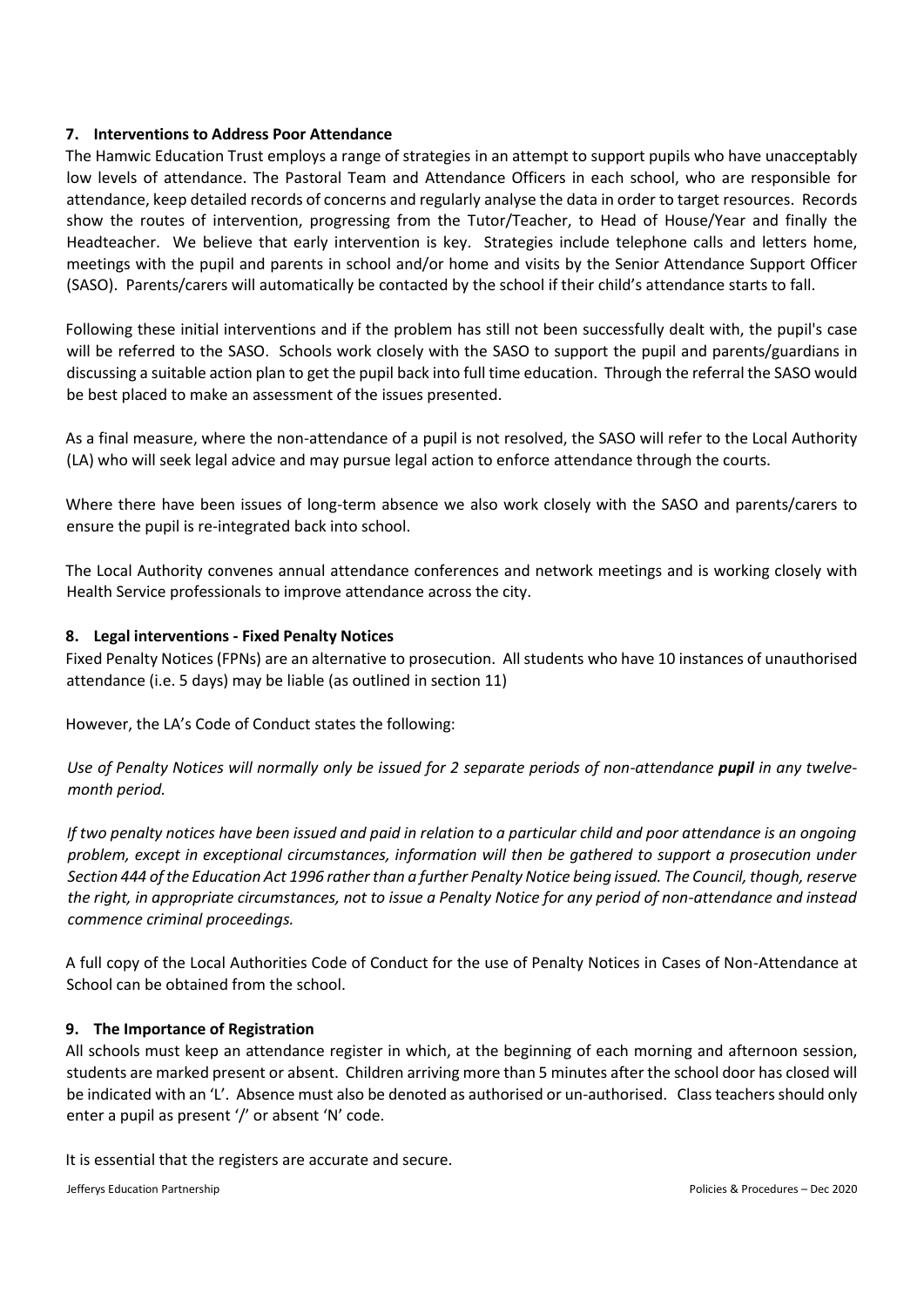# **10. Registration and Punctuality**

In order to receive a present mark, pupils should arrive in time to attend registration.

Pupils arriving within 10 minutes of the school door closing at 8.50am, will be marked as present but must be signed into school in the office.

The registers will remain open for 30 minutes after the school door closes. Pupils arriving between 10 and 30 minutes after door closure will be indicated with an 'L' code and the number of minutes late will be recorded.

Registers will remain open for 30 minutes. Pupils who arrive after this time, must also sign in at the school office. The late arrival will be marked present with a 'U' and statistically this code counts as an unauthorised absence for the whole morning session.

Persistent lateness will result in strategies to address the lateness; consequently, persistent lateness also places parents at risk of a Penalty Notice being issued.

#### **11. Leave of absence**

All schools will not automatically authorise requests for leave of absence. **There is not an automatic entitlement for any family holidays or leave of absence during term time as these should be taken during the 13-week school holiday period**

The Headteacher will consider each request on its merits **but will usually only agree to leave in exceptional circumstances.** The most important considerations are:

- Whether the leave of absence could be taken during periods of normal school holiday
- Whether the student is subject to any examinations during the academic year concerned and achievement may be adversely affected
- Whether due consideration has been given to the timing of the leave of absence, e.g. at the start of a new term
- The pupil's current level of attendance
- No authorised absence will be given during Year 11, KS1 or KS2 SAT's periods, this will include all siblings within the family
- Parents/carers are required, as before, to complete a leave of absence request form which is available from the office – for any absence other than illness. Please remember a separate form should be completed for each child
- This must be received by the school no later than 4 weeks in advance of when you intend to take the leave of absence
- If the absence is for a period of more than 3 days, parents will be invited in to school to discuss the leave of absence with our Attendance Officer. You may be asked to provide supporting documentation at this time, for example confirmation of flight bookings and/or medical documentation
- If the documentation requested is not provided and/or a discussion has not taken place, the leave of absence will be automatically declined and marked as unauthorised
- A decision will be made based on the information provided and you will be notified in writing

In cases where overseas travel has been booked in advance of a request, the school may request sight of travel documentation and where no return travel arrangements have been made, the student maybe removed from the school roll on the last day of their attendance.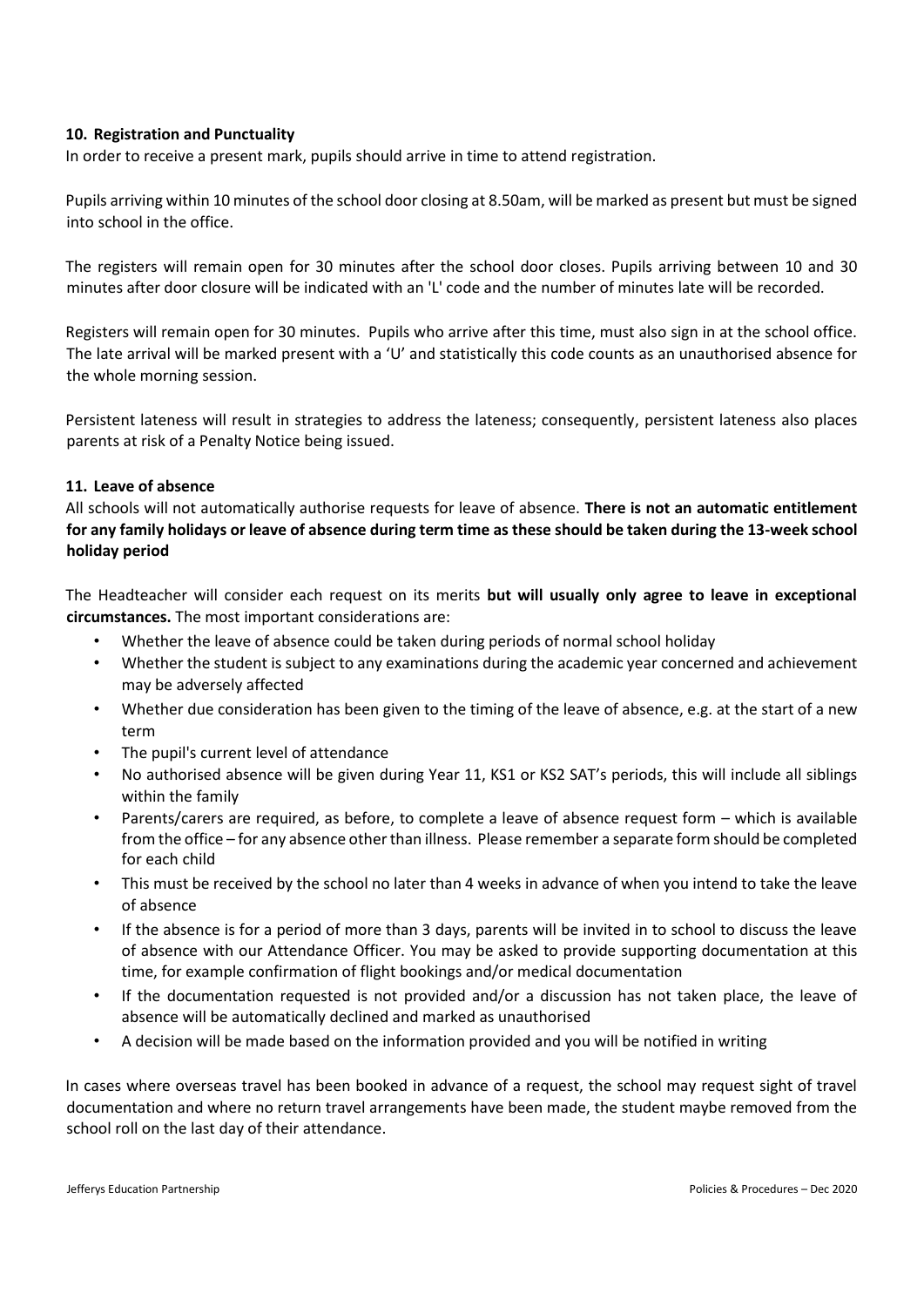When a leave of absence is requested for siblings in different schools, parents should be aware that schools will liaise prior to a decision being made for any leave of absence requests.

# *Any requests for leave of absence that have not been agreed by the school, but are subsequently taken will put parents at risk of a Penalty Notice or prosecution.*

In cases where a leave of absence request is declined the school will enter a "G" code in the register which denotes an unauthorised absence.

An offence occurs if a parent/carer fails to secure a child's regular attendance at the school at which they are a registered pupil, of compulsory school age and that absence is not authorised by the school.

The issuing of a Penalty Notice may be considered appropriate in the following circumstances:

- Pupils identified on more than one **external truancy wweep** in a public place in an academic year, without the absence being authorised by the school and the absence being parentally condoned or pupils returned to school by the Police, having been caught truanting. By definition, an external truancy sweep is held in a public place and carried out by a member of Hampshire Constabulary and a Local Authority Officer. The school must ensure that the parents/carers are fully notified regarding the exclusion
- Failure by a parent to ensure the child is not in a public place whilst being excluded from school on more than one occasion.
- **Unauthorised Absence of 10 or more sessions (5 school days) a singular or combination of the following codes O, U and G during any 80 possible school sessions (8 school weeks)**. These do not need to be consecutive days. Southampton City Council will review each penalty notice request but will use its discretion for each case.
- **Unauthorised Leave of Absence 10 or more consecutive school sessions (G code only) within the academic year.** In addition, where a parent with whom the pupil normally resides has not made a prior application for a leave of absence and there are no exceptional circumstances that warrant the granting of a leave of absence in those particular circumstances. A Penalty Notice will not be issued unless the unauthorised leave of absence is at least 10 sessions (5 school days) consecutively. The Council will ignore any half term school holiday and any end of term school holiday in the calculation of consecutiveness so that if the unauthorised absence occurs before and after a half term or end of term, this will be regarded as consecutive.
- **Late arrival**, after the close of registration, on **10 occasions or more during any 80 possible school sessions (8 school weeks)**. School registers will be closed after the registration period in accordance with the School Attendance Policy. A **"U" code** will then be used which denotes an unauthorised absence.

# **12. Truancy**

Pupils who truant will be placed on attendance report and a letter is sent home. Pupils will be required to make up the lost time and persistent truancy will result in the student being referred to the SASO.

The Police conduct truancy sweeps throughout the city. Pupils may be brought back to school and letters sent to parents. Those conducting the sweep may visit the pupil's home if they are absent without explanation.

Pupils identified on truancy sweeps, or returned to school by the Police having been caught truanting, place their parent(s) at risk of a Penalty Notice being issued.

Jefferys Education Partnership Policies & Procedures – Dec 2020 In cases where a parent has contacted the school and reported their child to be absent due to sickness and the absence has been authorised, but the pupil is subsequently identified on a truancy sweep, or, the pupil is returned to school by the Police, the school reserve the right to de-authorise the absence. This would then place parents at risk of a Penalty Notice being issued or legal proceedings being instigated, as the absence would be unauthorised.